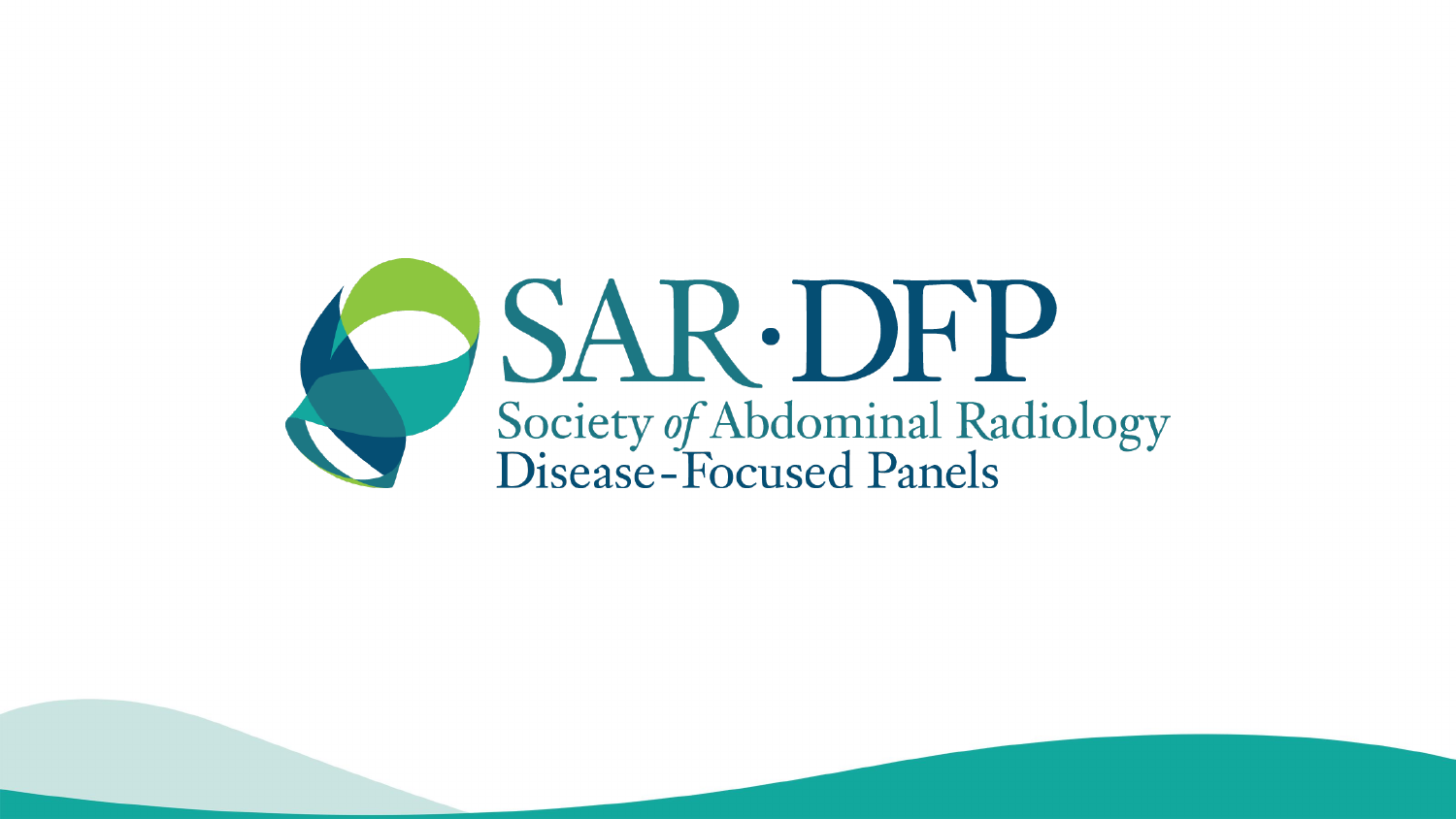

# **Serous cystadenoma with <sup>68</sup>Ga-DOTATATE uptake** *Mamie Gao, MD; Avantika Masrani; Ajaykumar Morani, MD; Priya Bhosale, MD*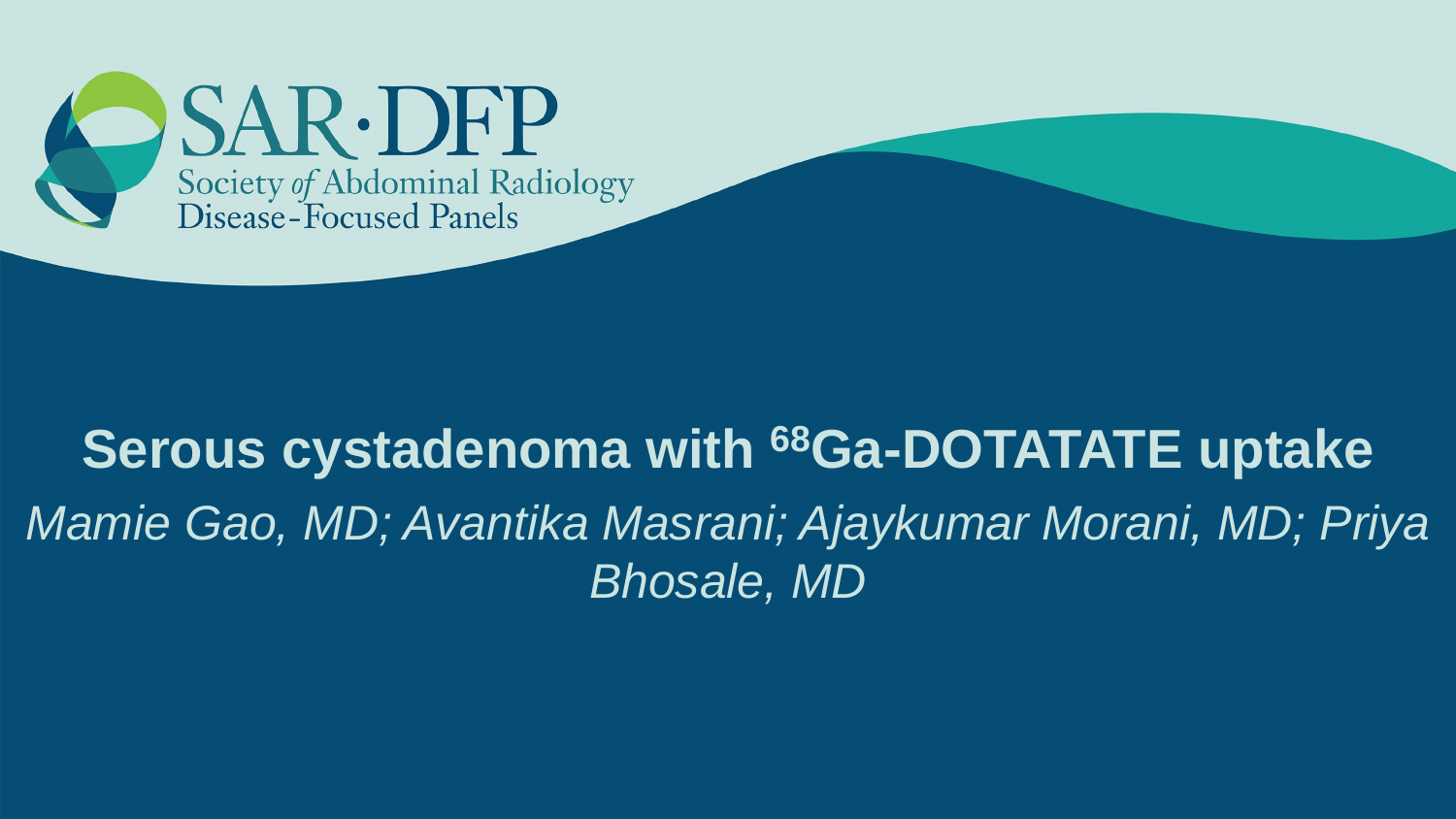#### **Case presentation**

- 62yo male presented to ER with abdominal pain, fever, and chills and found to have elevated LFTs without frank jaundice.
- CTAP demonstrated pancreatic head mass. DDx: neuroendocrine tumor, serous cystadenoma.
- EUS/FNA initially negative for malignancy, +pancreatic tissue.
- $\bullet$ <sup>68</sup>Ga-DOTATATE and repeat EUS with FNA and core needle biopsy were performed for further characterization.
- MRI abdomen was obtained at an outside hospital.

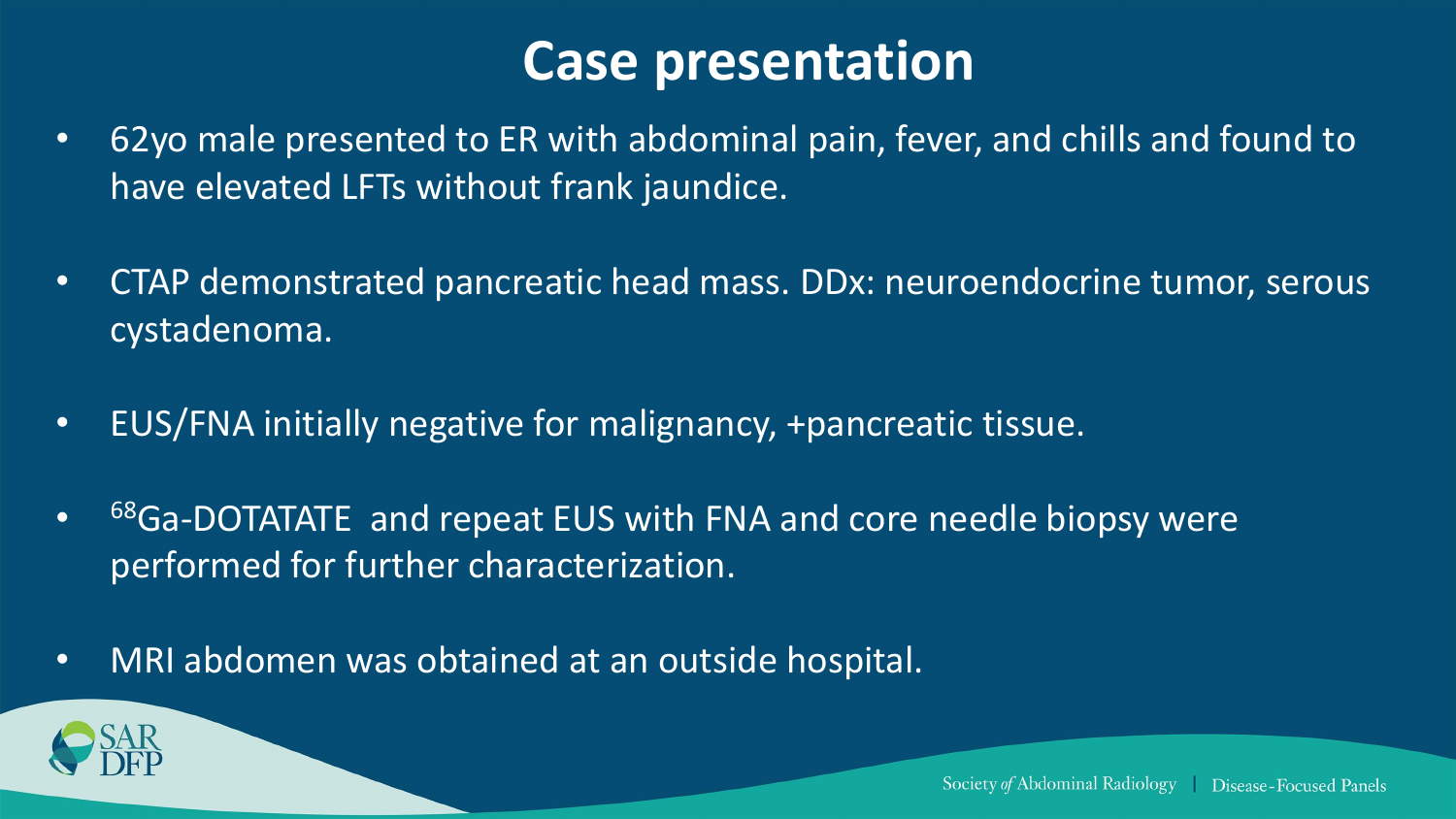

#### **Fig.1: <sup>68</sup>Ga-DOTATATE PET/CT:**

**B C** Mild heterogenous uptake in pancreatic head mass that measures 11 x 10 cm.

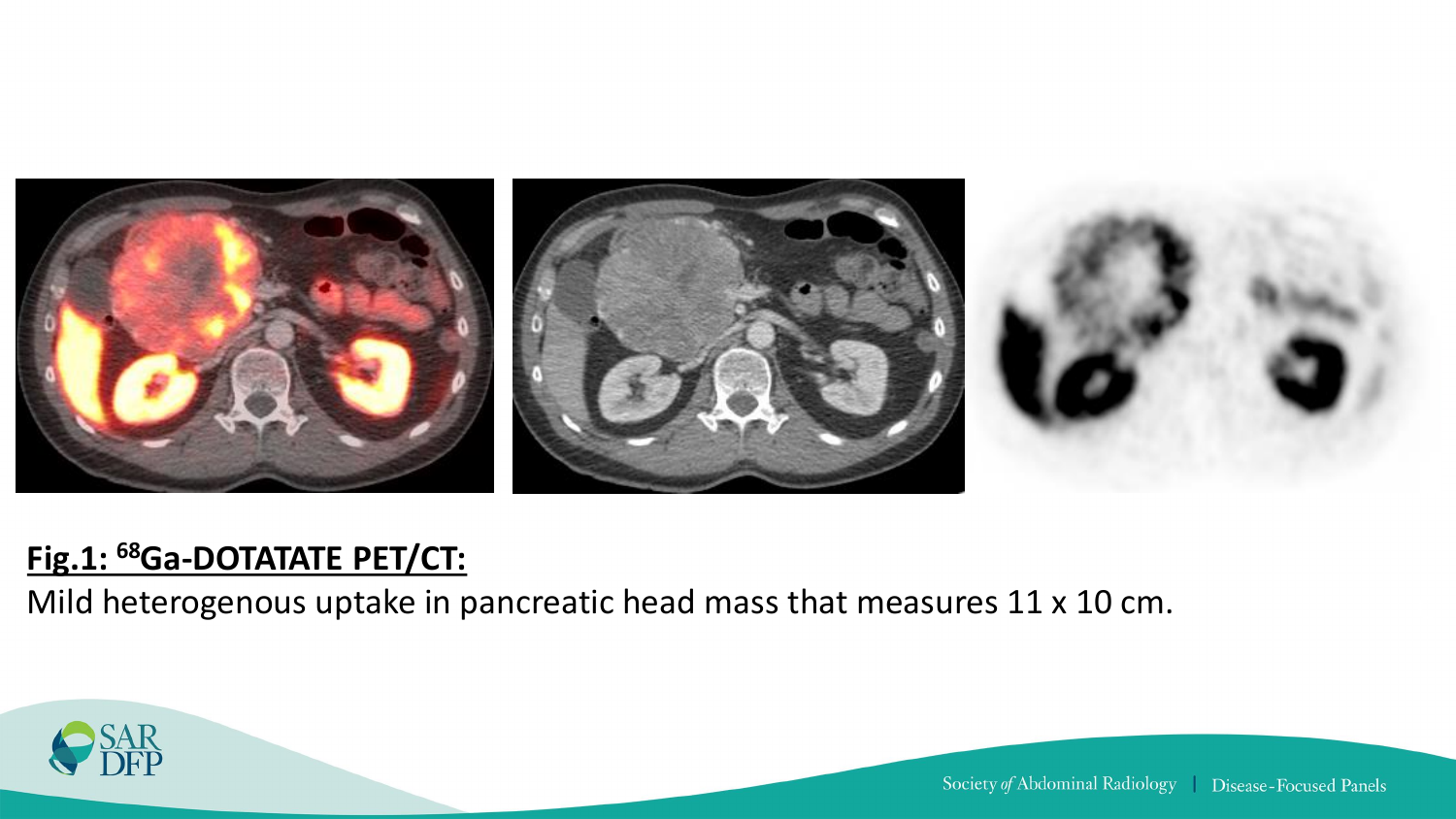



#### **Fig.2: MRI abdomen with and without contrast:**

T2 FSE FS and post contrast delay images demonstrates a cystic mass at the pancreatic head that abuts the IVC and right renal vein and encases the SMV and SMV/portal venous junction with associated pancreatic ductal dilation and biliary ductal obstruction.

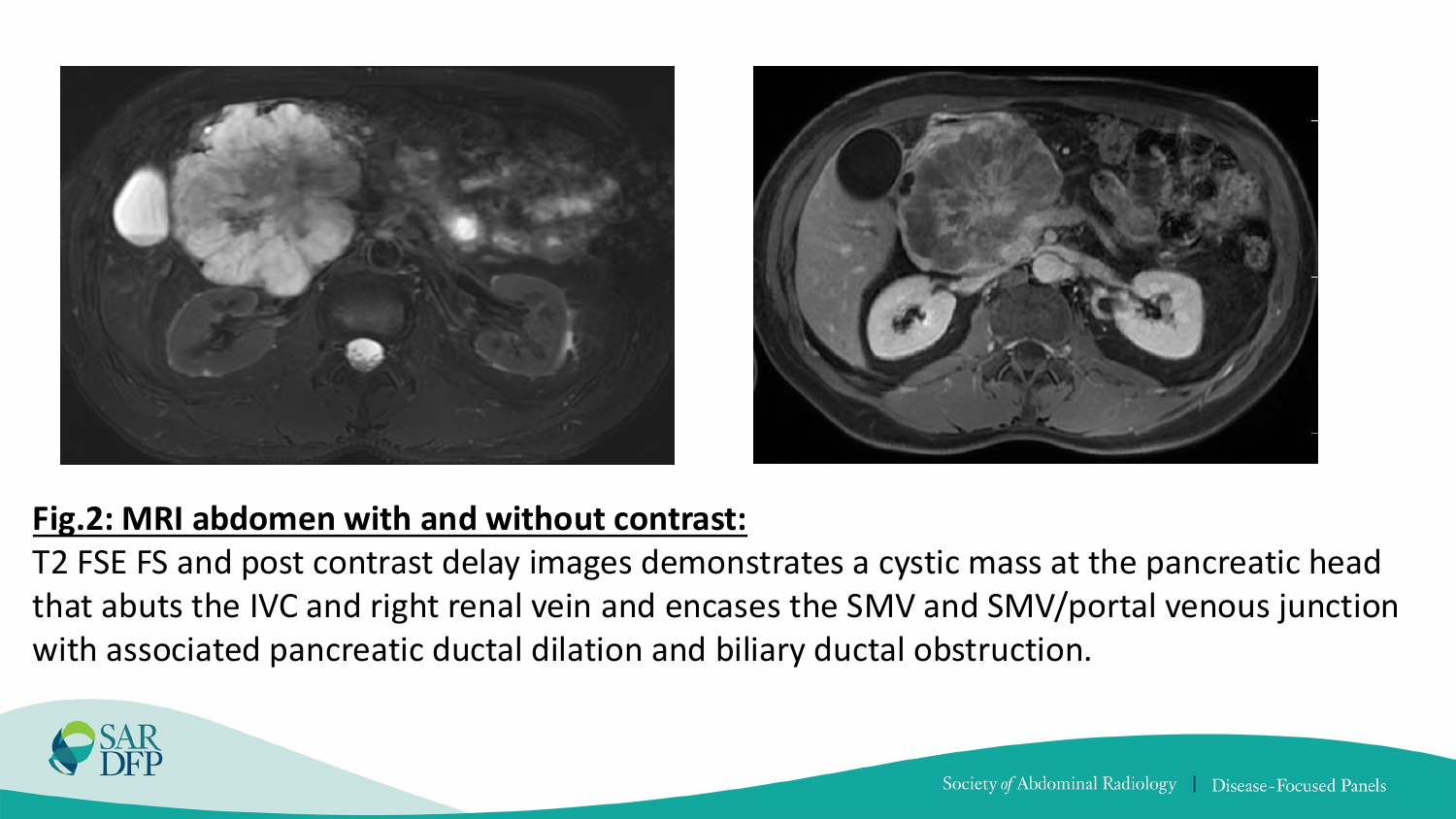- Serous cystadenomas (SCAs) are benign cystic neoplasms of the pancreas
- Usually in older women ~65 years old
- Composed of numerous small cysts containing serous fluid separated by fibrous septa that radiate from a central scar
- Cysts are usually <1cm but can range from 0.1-2cm
- Morphologic subtypes: polycystic, honeycomb, oligocystic, solid
	- Solid can mimic neuroendocrine tumor
- Usually asymptomatic and can be monitored but if large, can cause abdominal pain and jaundice→surgical resection

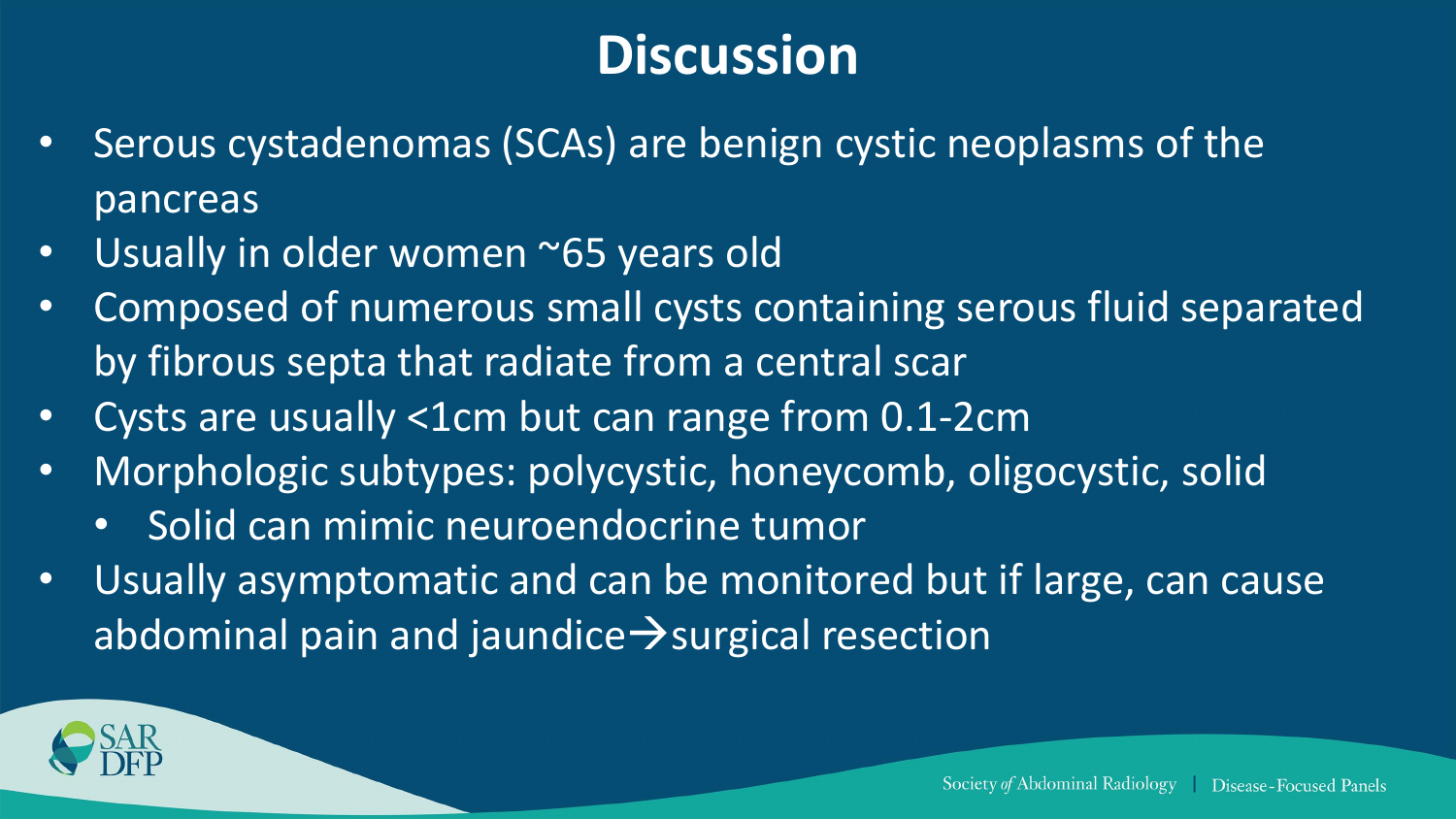- Imaging features: multilobulated multicystic mass with central scar and calcifications without communication between cysts and pancreatic duct
- CT: range from unilocular cystic mass to hypervascular solid mass
	- Solid variant: microscopic serous cysts with imaging overlap neuroendocrine tumors
- MRI: cysts with simple fluid signal intensity on T2, enhancing thin fibrous septa on delayed images

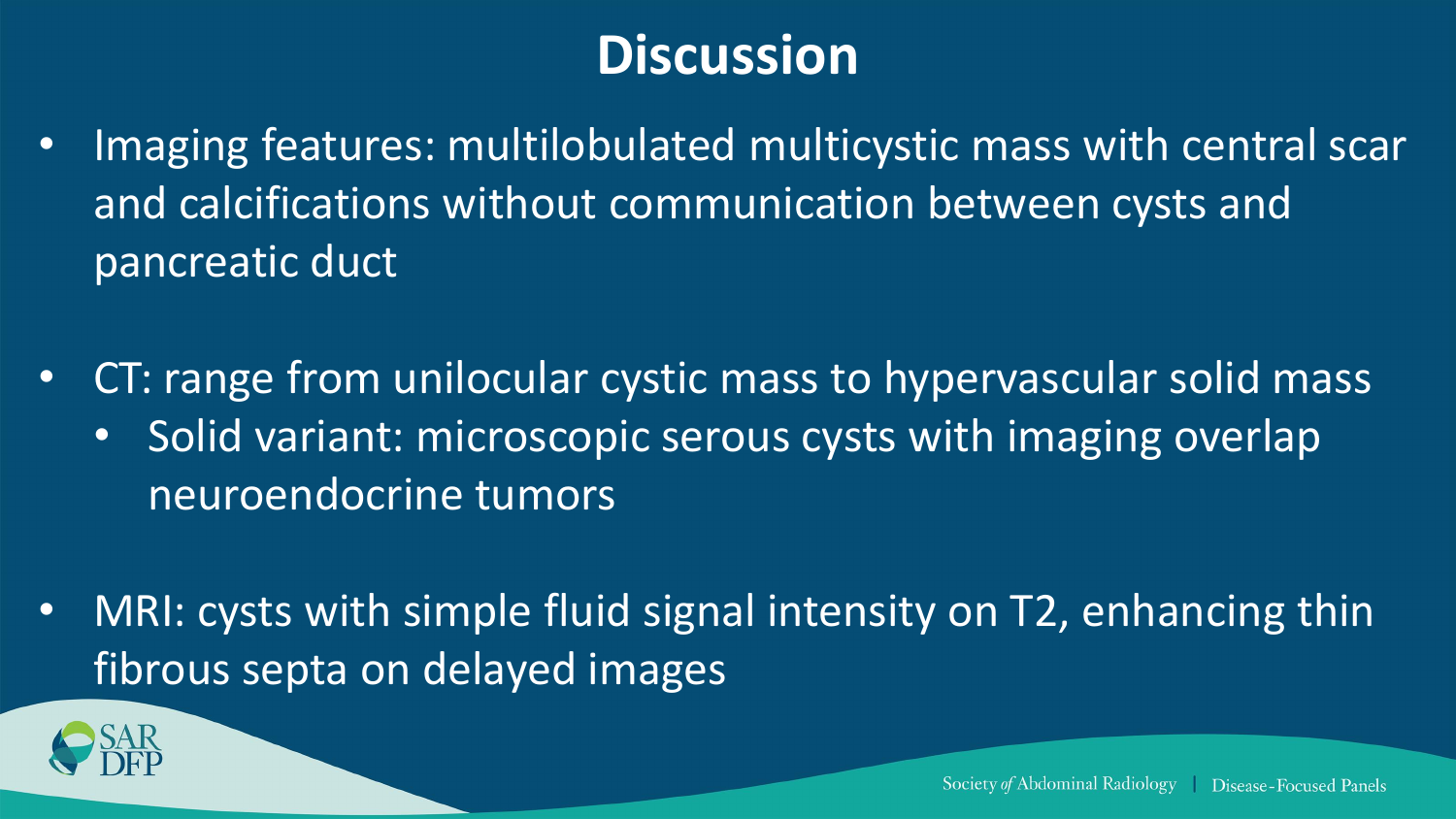- Neuroendocrine tumors occur in patients 20-50 years old
- Arises from pancreatic ductal cells and have malignant potential
- Functional neuroendocrine tumors are more common and diagnosed earlier than nonfunctional
- Present as arterially enhancing hypervascular masses and smaller number appear cystic
	- Demonstrates peripheral rim-hyperenhancement not seen in **SCA**
- Associated with liver metastases and lymphadenopathy
- Surgical resection is the only curative treatment

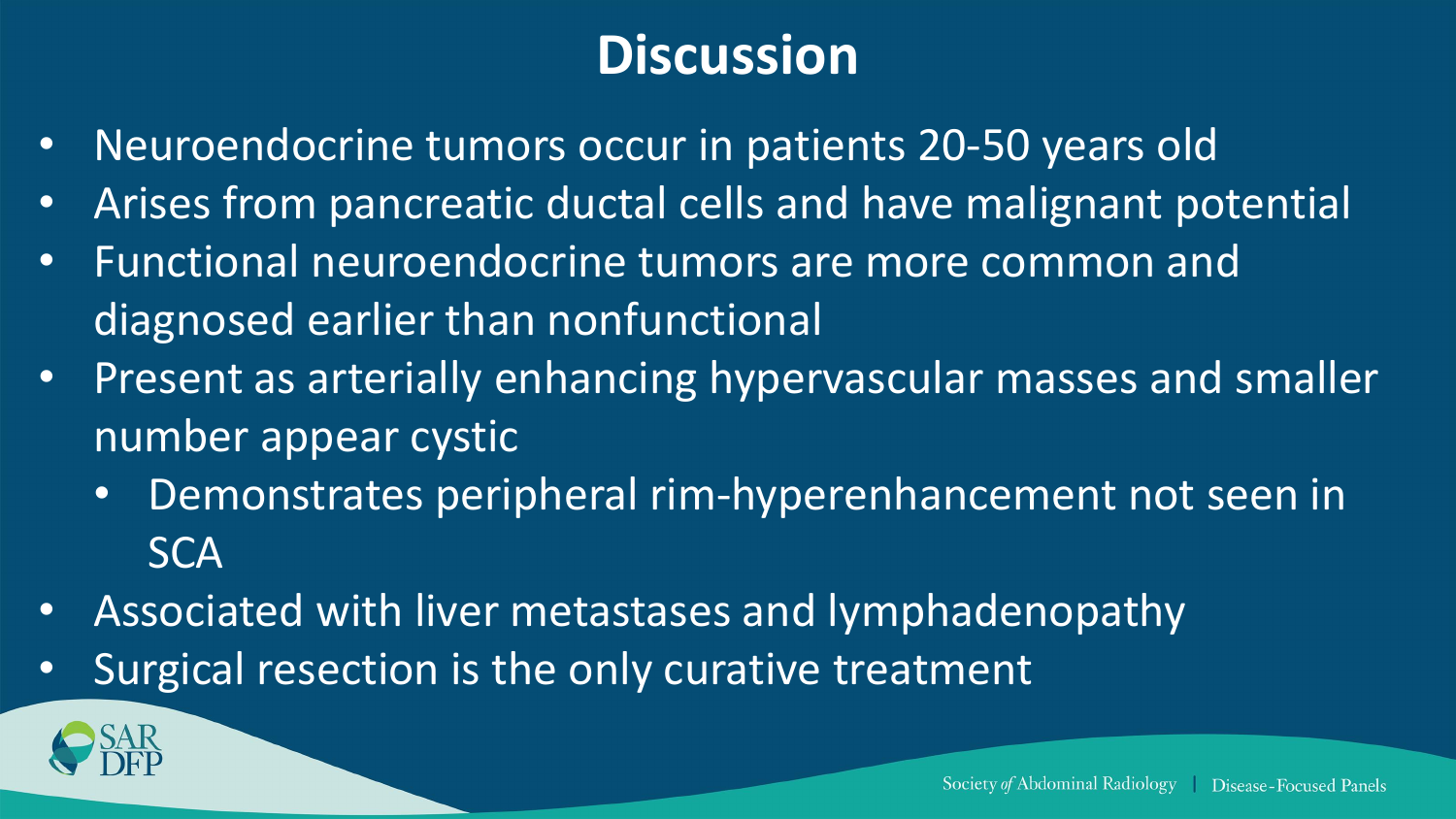- 68Ga-DOTATATE is a somatostatin analog that binds to somatostatin receptors (SSTRs) found on the surface of neuroendocrine cells and allows for detection of neuroendocrine tumors
- Physiologic uptake in spleen, adrenal glands, kidney, pituitary gland, liver, salivary glands, and thyroid gland
- Known interpretive pitfalls: prominent pancreatic uncinate process activity, inflammation, osteoblastic activity, splenunculi or splenosis, and benign meningioma
- First reported case of <sup>68</sup>Ga-DOTATATE uptake in SCA was in December 2020

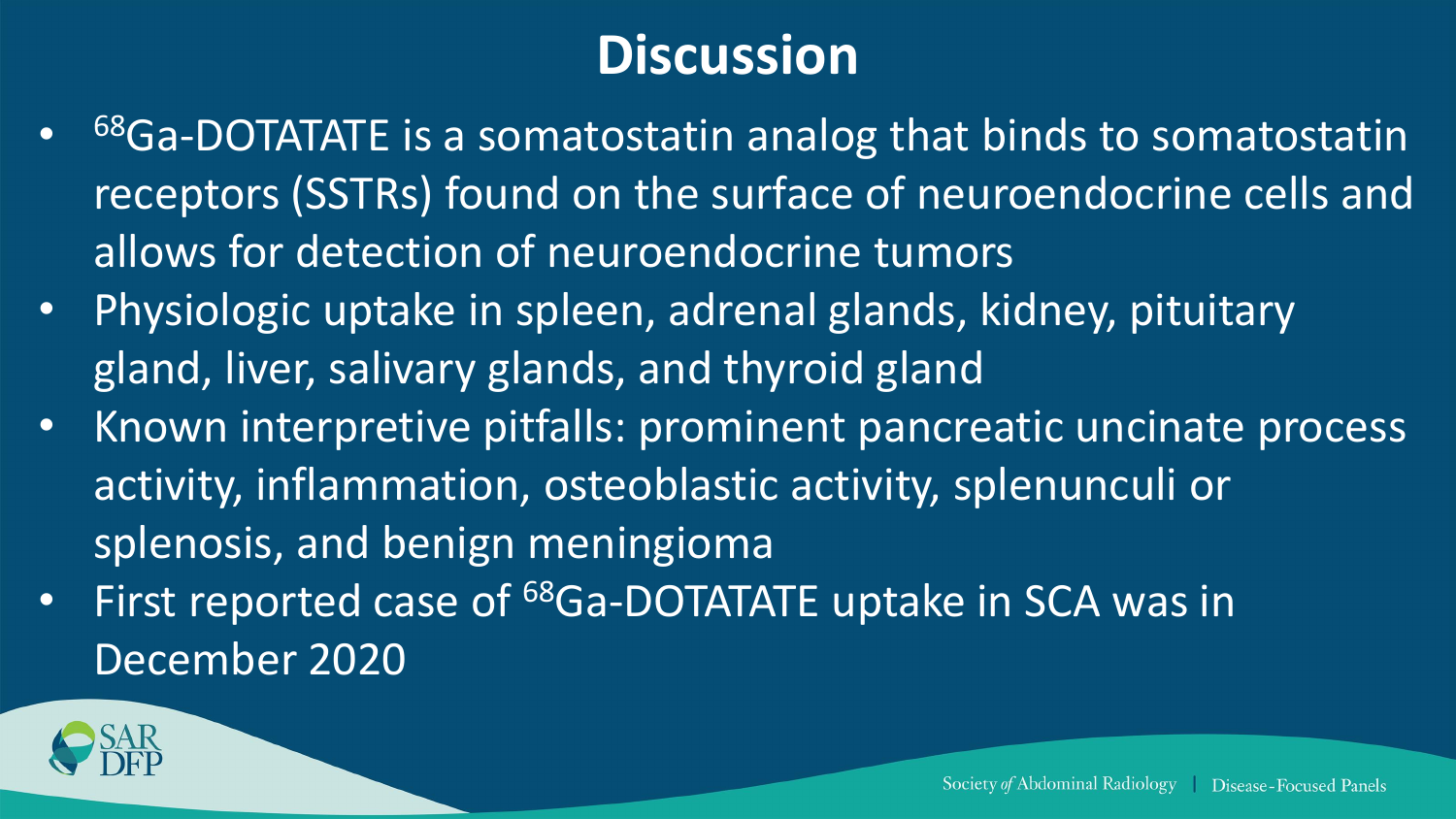- Core needle biopsy revealed serous cystadenoma
- Based on the benignity and slow rate of growth for serous cystadenomas, borderline unresectable/possibly unresectable nature of this patient's lesion, asymptomatic nature of patient, and potential pancreatic insufficiency following surgery, it was decided to follow patient in 3 months for re-imaging rather than surgically excise the lesion.